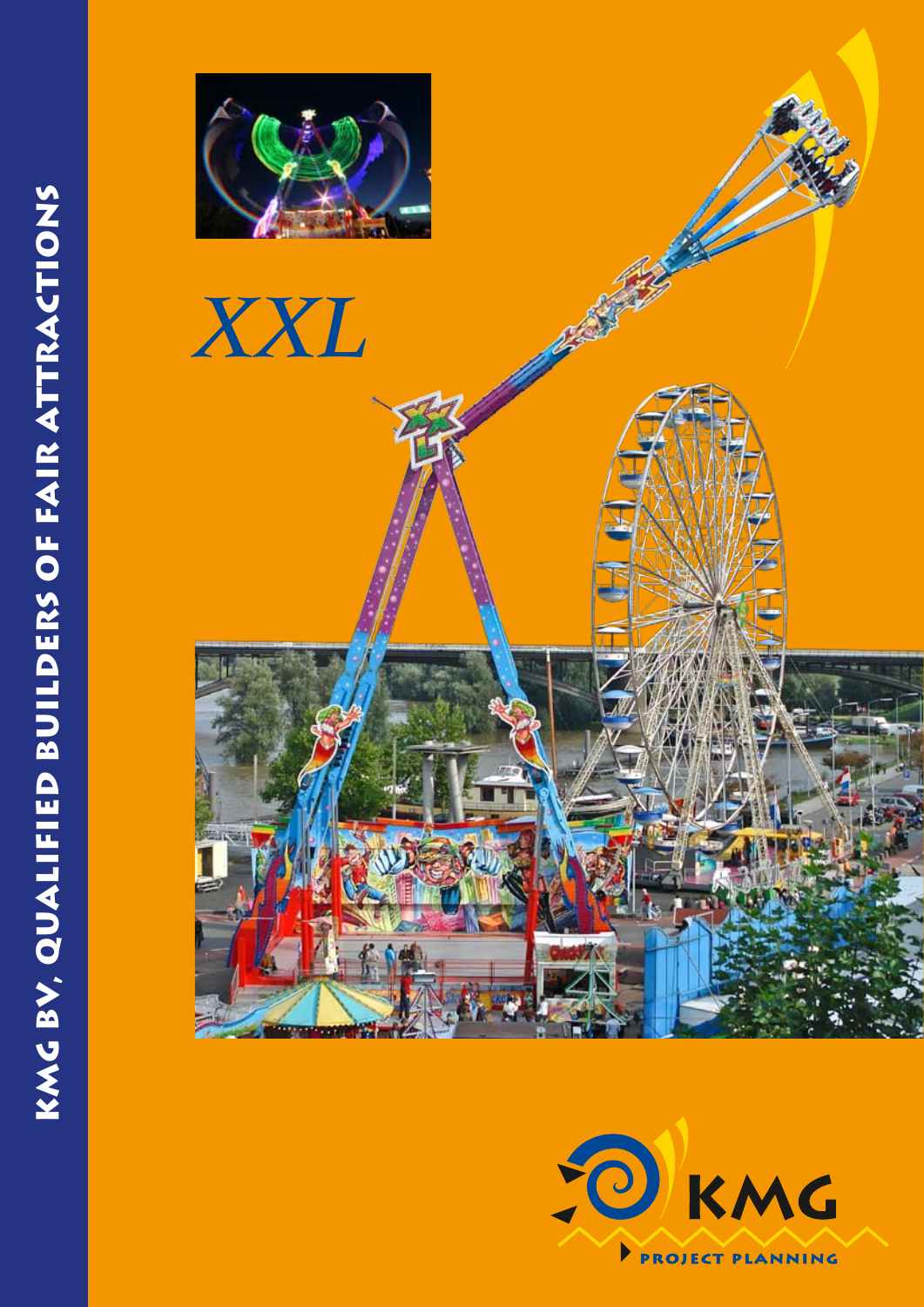

De grote broer van de Afterburner en de Freak Out. Maar liefst 40 meter hoogte bereikt deze mega attractie. De XXL biedt plaats aan 20 personen die allen gelijktijdig kunnen in en uitstappen. Een waarborg voor een grote capaciteit.

De XXL is gebouwd op drie middenbouwwagens. De opbouwtijd van deze attractie bedraagt 6 à 7 uur met 4 personen.

| Technische gegevens             |                                |
|---------------------------------|--------------------------------|
| Maten ( $b \times d \times h$ ) | : $18 \times 12,9 \times 40$ m |
| Gewicht                         | : 78 ton                       |
| <b>Stroom</b>                   | : 160 A, 400 V                 |
| Aantal gondels                  | : 4                            |
| Capaciteit personen             | : 20                           |
| Personen per uur                | : 600                          |
| Aantal transporten              | : 3                            |







## **AR**

This mega attraction can reach the incredible height of 40 Metres and for the swing, from side to side, a spectacular 47 metres. The XXL has a capacity of 20 passengers for each ride, and has a very efficient ride cycle making a high through-put of passengers easily achievable.

Transport for the XXL is provided on three semi-trailers, all of the trailers are contained within the footprint of the ride when the ride is fully assembled. The construction time of this attraction amounts 6 to 7 hours with 4 persons.

| <b>Technical specifications</b> |                                |
|---------------------------------|--------------------------------|
| Sizes (w x d x h)               | $: 18 \times 12.9 \times 40$ m |
| Weight                          | : 28 ton                       |
| Power                           | : 160 A, 400 V                 |
| Number of Gondolas              | : 4                            |
| Capacity persons                | : 20                           |
| Persons per hour                | :600                           |
| Number of transports            | : 3                            |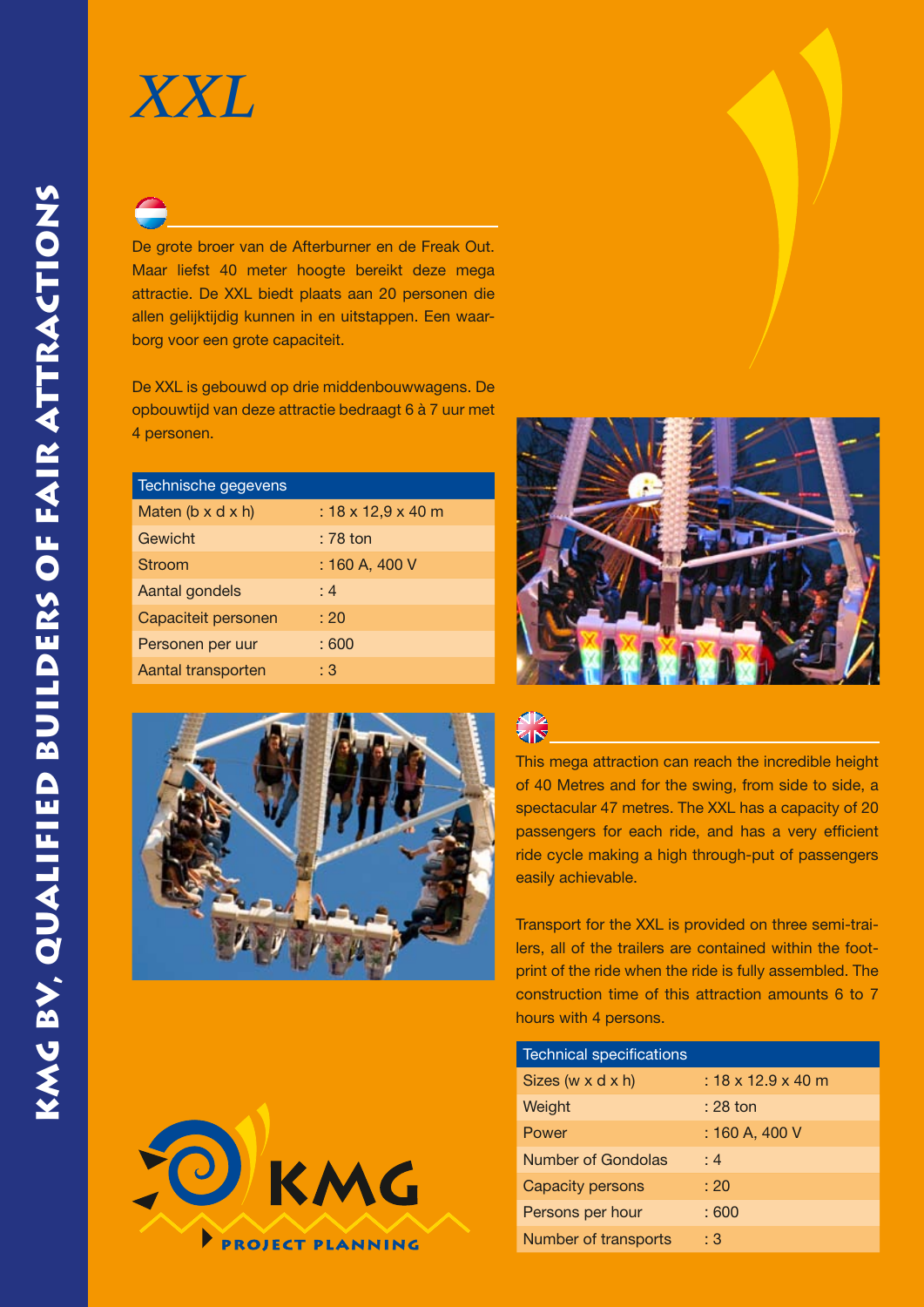